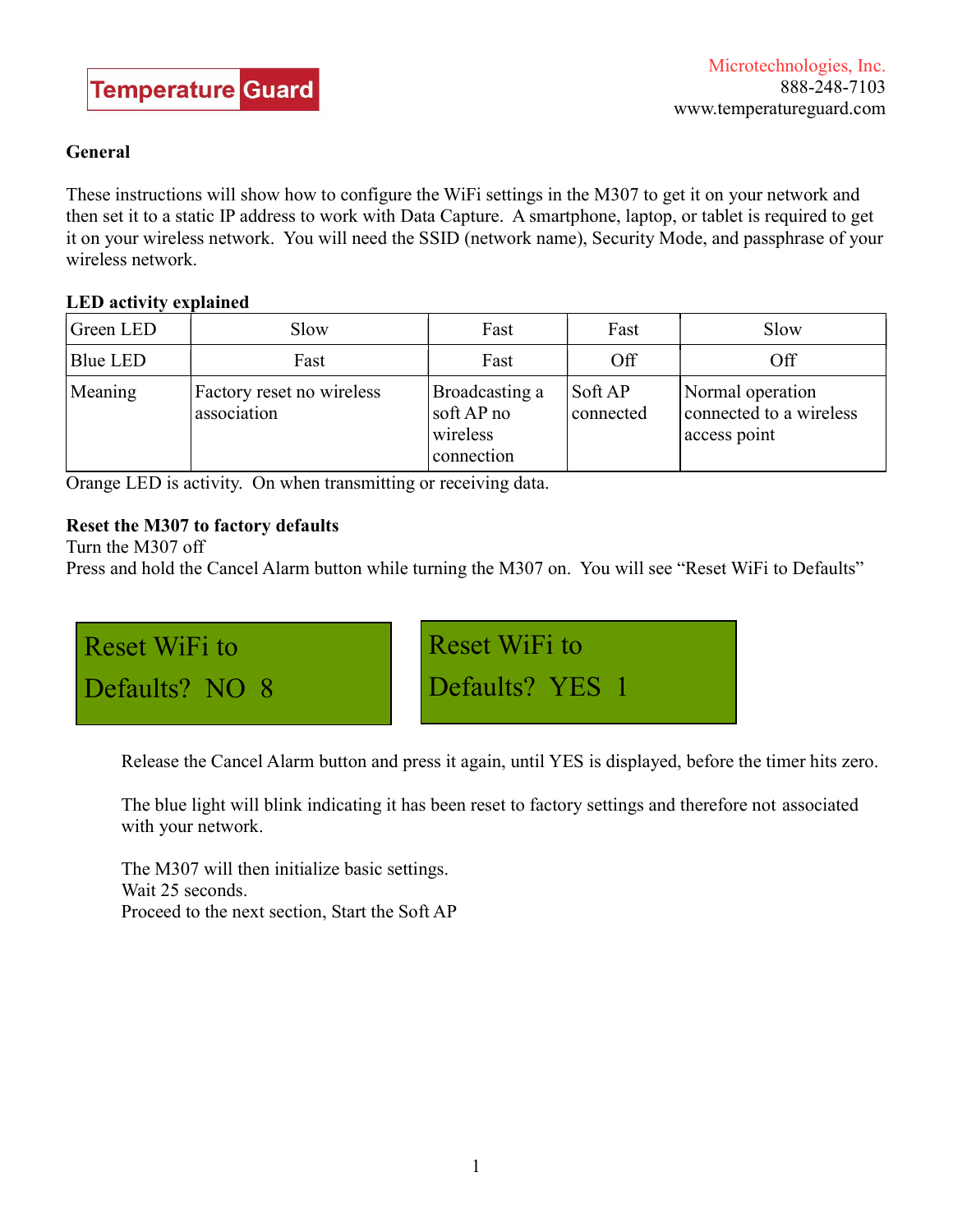

#### Start the Soft AP

 Use a paper clip or similar device and press the Soft AP push button located to the right of the Cancel Alarm button until you hear a beep. Make note of the IP address that is displayed. By default it is 192.168.1.10 The green and blue LEDs should be blinking rapidly.

Use a tablet, laptop, or smart phone to access the configuration webpage of the M307.

Go to the tablet's or smart phone's WiFi settings.

Select WiFly-RN1810-xx and click Connect The blue LED should go out.

Open a browser (Chrome, Firefox or Safari)

 Type in the IP address http://192.168.1.10 (the address of the configuration webpage) or scan the code below.



Enter the Access Point SSID.

 From the drop down list, select the Security Mode of your WiFi network If you do not know the Security Mode, click the Perform Scan button. If your SSID is broadcast, the Security Mode will be displayed as well as the SSID of all the wireless networks in range, or check with your IT Dept. Enter the Passphrase/WEP Key.

Leave Use DHCP check box checked.

|                                                                | $\frac{1}{2}$ <b>TE</b> $\frac{1}{2}$ 10:04 |                |
|----------------------------------------------------------------|---------------------------------------------|----------------|
| 192.168.1.10                                                   |                                             | $\overline{2}$ |
| MICROCHIP<br><b>Network Configuration</b>                      |                                             |                |
| Module Type<br><b>RN1810</b>                                   |                                             |                |
| <b>MAC Address</b><br>00:1e x0:36 e9:50                        |                                             |                |
| Target Network Mode<br>Client (Infrastructure)<br>٠            |                                             |                |
| Access Point SSID<br>Security Mode                             |                                             |                |
| ٠<br>Open                                                      |                                             |                |
| M Use DHCP (recommended)<br>Find Access Points<br>Perform Scan |                                             |                |
| Save & Reboot                                                  |                                             |                |
| ally expected to the property that                             |                                             |                |

Click or tap the Save & Reboot button.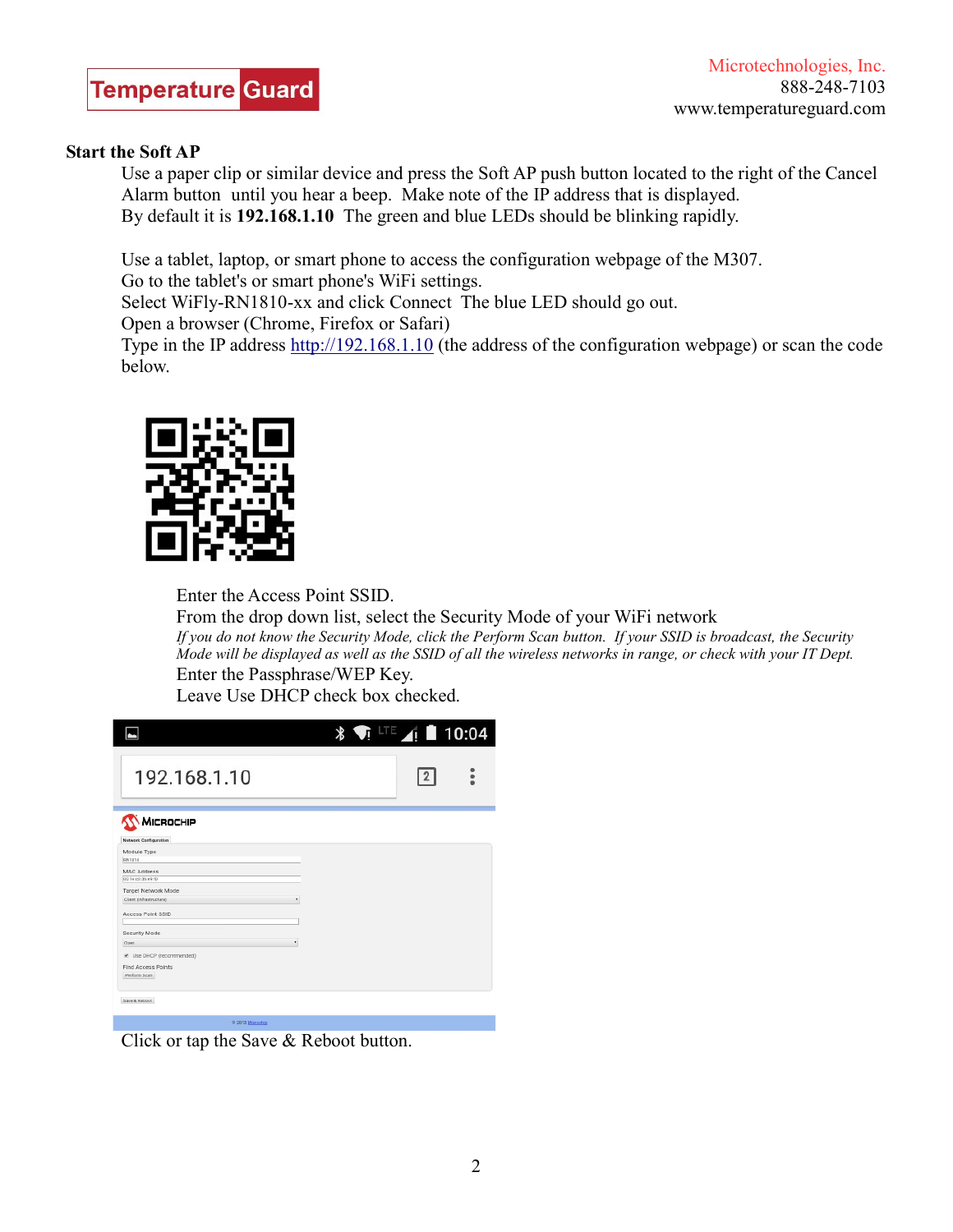The M307 will connect to your wireless network and get a DHCP IP address and display it on the screen. WRITE DOWN THIS ADDRESS. The below example is only an example. Your IP will likely be different.

This is the Mac Address

This is the IP address

00:1e:c0:36:e9:f0

IP: 192.168.0.25